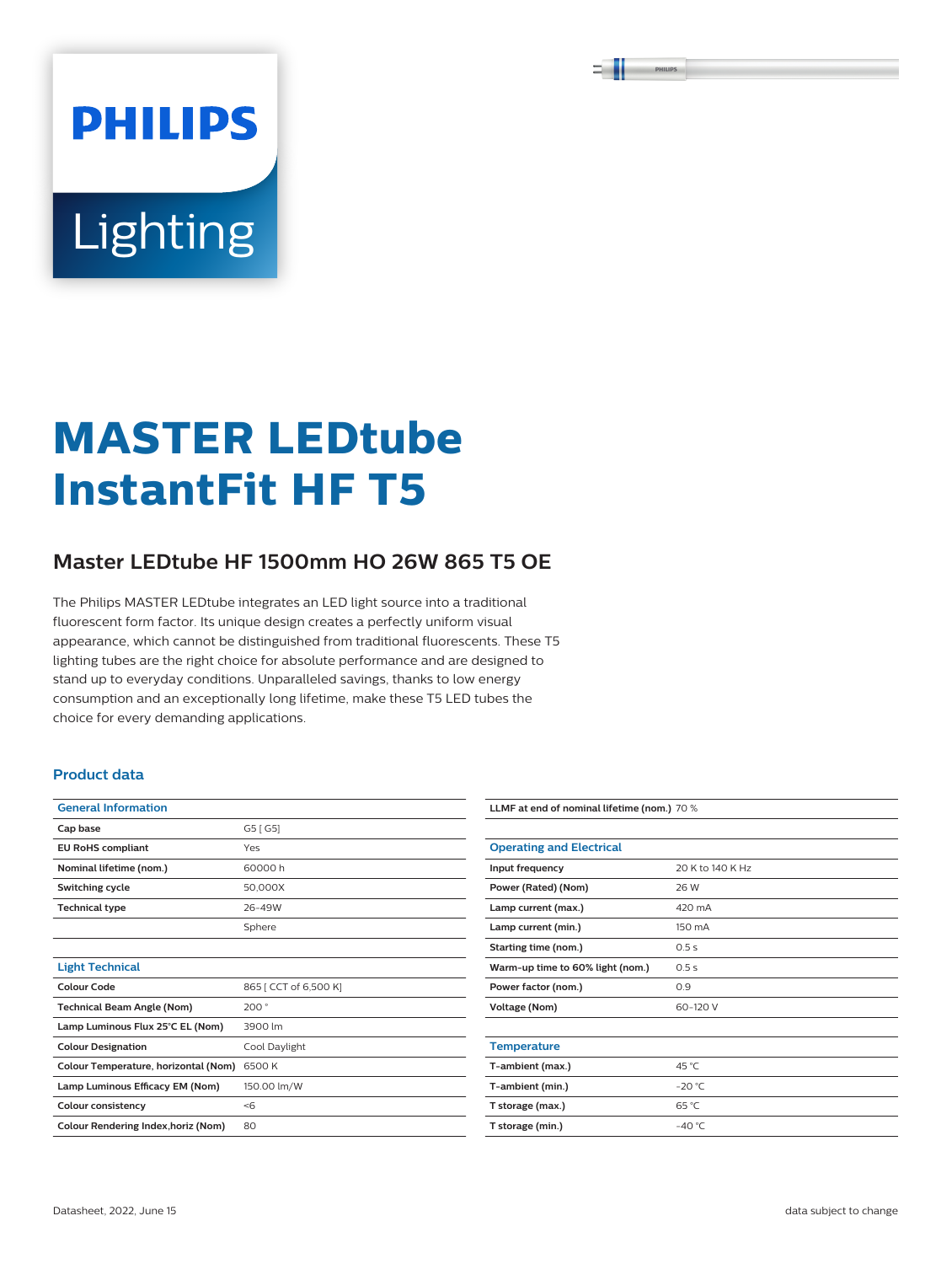#### **MASTER LEDtube InstantFit HF T5**

| T-Case maximum (nom.)           | 50 °C                                    |  |  |  |
|---------------------------------|------------------------------------------|--|--|--|
|                                 |                                          |  |  |  |
| <b>Controls and Dimming</b>     |                                          |  |  |  |
| Dimmable                        | Yes - Check ballast compatibility        |  |  |  |
|                                 |                                          |  |  |  |
| <b>Mechanical and Housing</b>   |                                          |  |  |  |
| <b>Lamp Finish</b>              | Frosted                                  |  |  |  |
| <b>Bulb material</b>            | Glass                                    |  |  |  |
| <b>Product length</b>           | 1500 mm                                  |  |  |  |
| <b>Bulb shape</b>               | Tube, double-ended                       |  |  |  |
|                                 |                                          |  |  |  |
| <b>Approval and Application</b> |                                          |  |  |  |
| <b>Energy Efficiency Class</b>  | D                                        |  |  |  |
| <b>Energy-saving product</b>    | Yes                                      |  |  |  |
| Approval marks                  | RoHS compliance TUV CE marking KEMA Keur |  |  |  |
|                                 | certificate                              |  |  |  |

| Energy consumption kWh/1,000 hours 26 kWh |                                        |  |  |  |
|-------------------------------------------|----------------------------------------|--|--|--|
|                                           | 406214                                 |  |  |  |
|                                           |                                        |  |  |  |
| <b>Product Data</b>                       |                                        |  |  |  |
| Full product code                         | 871869974961300                        |  |  |  |
| Order product name                        | Master LEDtube HF 1500mm HO 26W 865 T5 |  |  |  |
|                                           | OF                                     |  |  |  |
| EAN/UPC - product                         | 8718699749613                          |  |  |  |
| Order code                                | 929002352502                           |  |  |  |
| SAP numerator - quantity per pack         | 1                                      |  |  |  |
| Numerator - packs per outer box           | 10                                     |  |  |  |
| <b>SAP material</b>                       | 929002352502                           |  |  |  |
| SAP net weight (piece)                    | 0.380 kg                               |  |  |  |

#### **Dimensional drawing**



| Product                  | D1 | ּכּח | <b>A1</b>                             | A <sub>2</sub> | A3 |  |
|--------------------------|----|------|---------------------------------------|----------------|----|--|
| Master LEDtube HF 1500mm |    |      | 15.5 mm 19 mm 1449 mm 1456 mm 1463 mm |                |    |  |
| HO 26W 865 T5 OF         |    |      |                                       |                |    |  |
|                          |    |      |                                       |                |    |  |

## **Photometric data**



**LEDtube MAS 26W G5 3700lm**



#### **LEDtube MAS 26W G5 3900lm 865**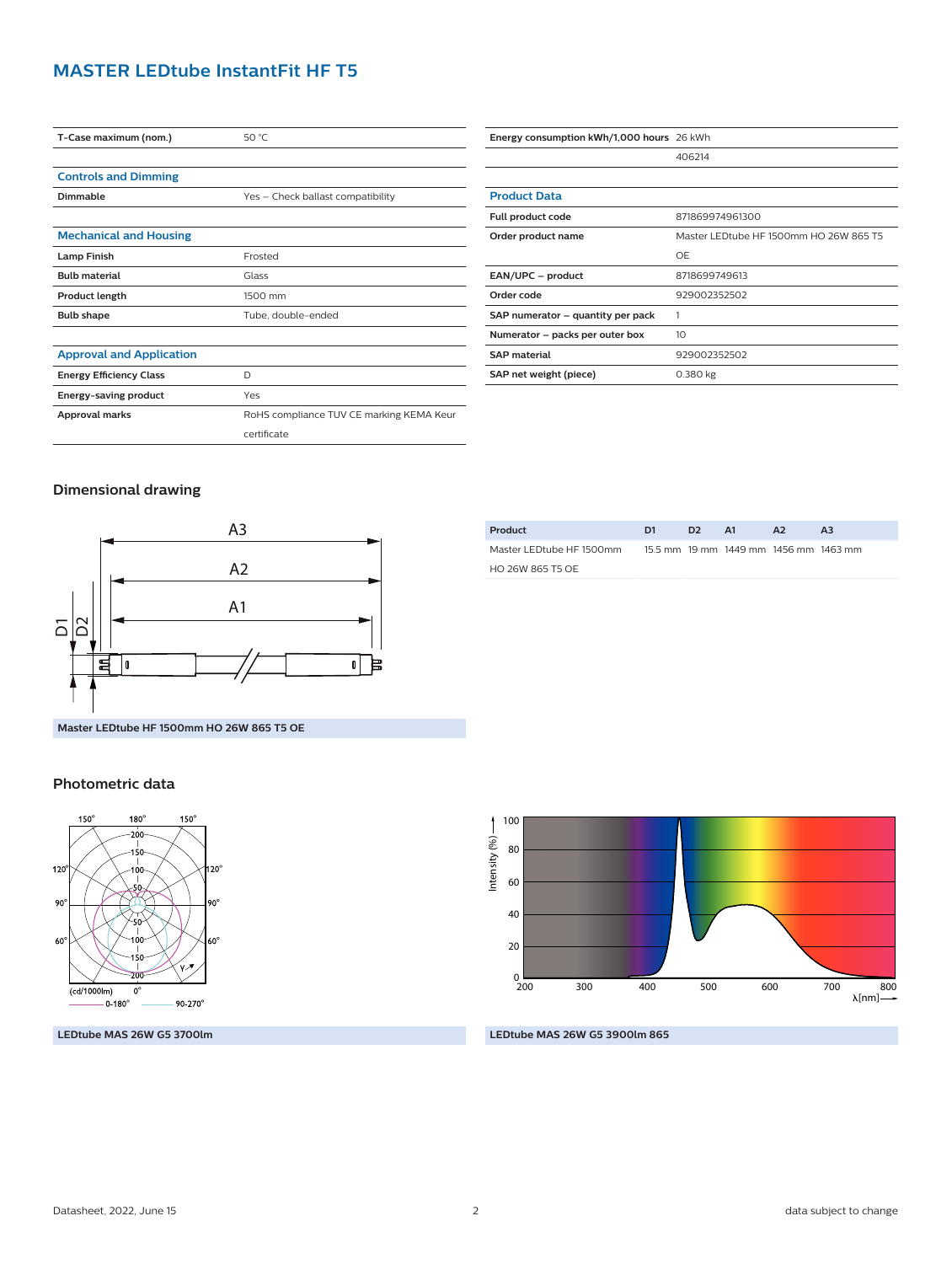#### **MASTER LEDtube InstantFit HF T5**

**Photometric data**



**LEDtube MAS 26W G5 3900lm 865 1500mm**

**Lifetime**